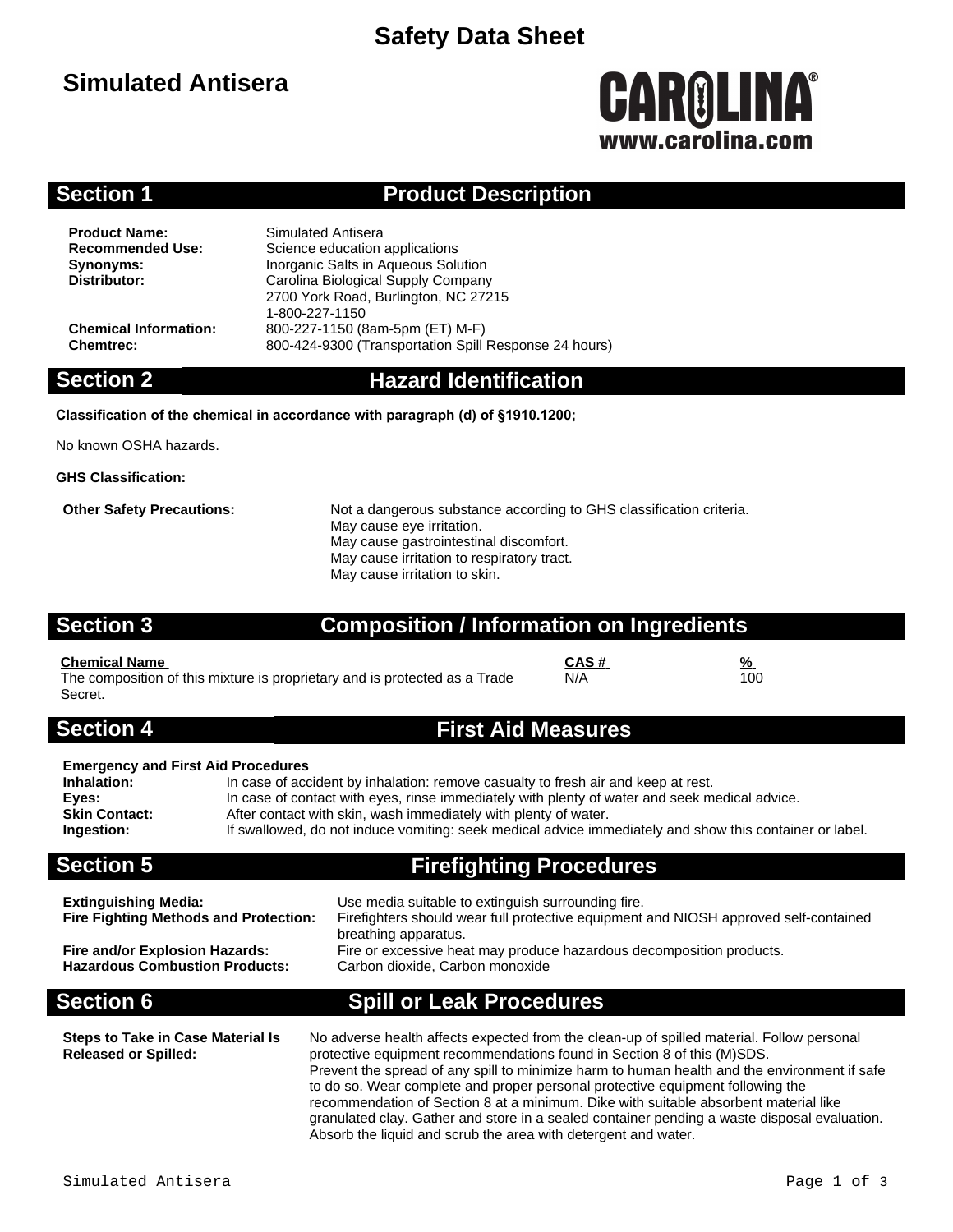# **Safety Data Sheet**

### **Section 7 Handling and Storage**

Storage: Keep container tightly closed in a cool, well-ventilated place.<br>
Storage Code: Green - general chemical storage **Storage Code:** Green - general chemical storage

## **Section 8 Protection Information**

|                                             | <b>ACGIH</b>                                                                                                                                                                                                                                                                                                                                                                   |        | <b>OSHA PEL</b> |        |  |
|---------------------------------------------|--------------------------------------------------------------------------------------------------------------------------------------------------------------------------------------------------------------------------------------------------------------------------------------------------------------------------------------------------------------------------------|--------|-----------------|--------|--|
| <b>Chemical Name</b>                        | <u>(TWA)</u>                                                                                                                                                                                                                                                                                                                                                                   | (STEL) | (TWA)           | (STEL) |  |
| No data available                           | N/A                                                                                                                                                                                                                                                                                                                                                                            | N/A    | N/A             | N/A    |  |
| <b>Control Parameters</b>                   |                                                                                                                                                                                                                                                                                                                                                                                |        |                 |        |  |
| <b>Engineering Measures:</b>                | No exposure limits exist for the constituents of this product. General room ventilation<br>might be required to maintain operator comfort under normal conditions of use.                                                                                                                                                                                                      |        |                 |        |  |
| <b>Personal Protective Equipment (PPE):</b> | Lab coat, apron, eye wash, safety shower.                                                                                                                                                                                                                                                                                                                                      |        |                 |        |  |
| <b>Respiratory Protection:</b>              | No respiratory protection required under normal conditions of use.                                                                                                                                                                                                                                                                                                             |        |                 |        |  |
| <b>Eye Protection:</b>                      | Wear chemical splash goggles when handling this product. Have an eye wash station<br>available.                                                                                                                                                                                                                                                                                |        |                 |        |  |
| <b>Skin Protection:</b>                     | Avoid skin contact by wearing chemically resistant gloves, an apron and other protective<br>equipment depending upon conditions of use. Inspect gloves for chemical break-through<br>and replace at regular intervals. Clean protective equipment regularly. Wash hands and<br>other exposed areas with mild soap and water before eating, drinking, and when leaving<br>work. |        |                 |        |  |
| Gloves:                                     | Natural latex., Natural rubber, Neoprene, Nitrile, Polyvinyl chloride                                                                                                                                                                                                                                                                                                          |        |                 |        |  |

### **Section 9 Physical Data**

**Formula:** N/A **Vapor Pressure:** N/A **Appearance:** Depends upon product selection Liquid **Odor:** No data available **Specific Gravity:** N/A **Odor Threshold:** No data available **Solubility in Water:** Soluble **pH:** No data available **Log Pow (calculated):** No data available **Melting Point:** No data available **Autoignition Temperature:** No data available **Boiling Point:** 100 C<br>**Boiling Point:** 100 C **Flash Point:** No data available **Viscosity:** No data available

**Evaporation Rate (BuAc=1): N/A Vapor Density (Air=1): N/A Decomposition Temperature:** No data available **Percent Volatile by Volume: N/A** 

**Section 10 Reactivity Data** 

**Reactivity:** No data available<br> **Chemical Stability:** No data available<br>
Stable under norr **Conditions to Avoid:** None known.<br> **Hazardous Polymerization:** Will not occur **Hazardous Polymerization:** 

Stable under normal conditions.

### **Section 11 Toxicity Data**

**Symptoms (Acute):** N/A **Delayed Effects:** No data available

**Routes of Entry Ingestion, skin and eye contact.** 

**Acute Toxicity: Chemical Name CAS Number Oral LD50 Dermal LD50 Inhalation LC50** No data available Noticle Noticle And Not determined Not determined Not determined Not determined

**Carcinogenicity: Chemical Name CAS Number IARC NTP OSHA** No data available **N/A** Not listed Not listed Not listed Not listed Not listed